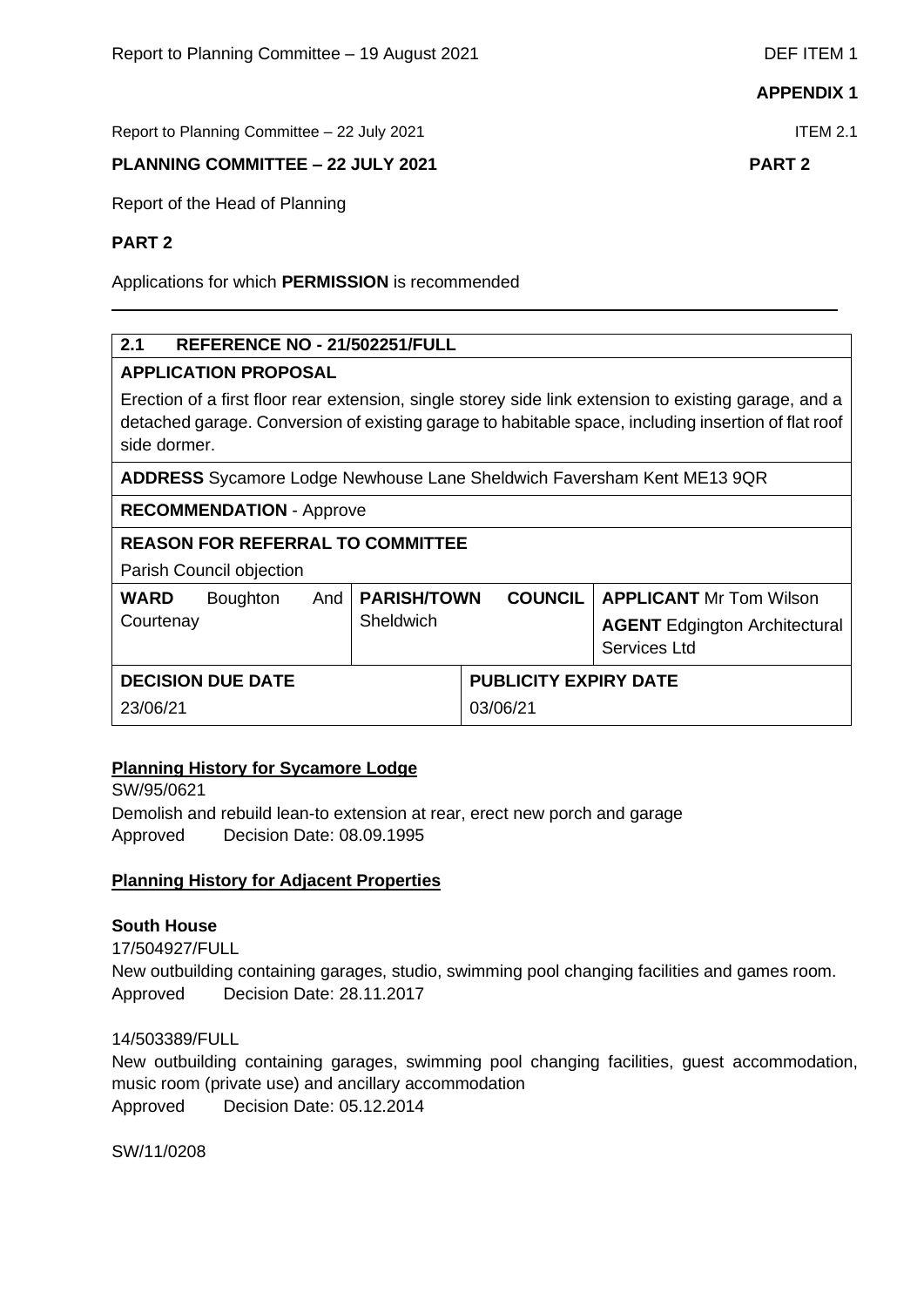Report to Planning Committee – 22 July 2021 ITEM 2.1

Application to replace extant planning permission to extend the time limits for implementation (SW/08/0309).

Approved Decision Date: 04.04.2011

#### SW/08/0309

Renewal of permission SW/02/0527 for new out-building containing garages, studio, swimming pool, changing facilities & games room.

Approved Decision Date: 12.05.2008

#### SW/02/0527

New out building containing garages, a studio, swimming pool changing facilities and a games room. Approved Decision Date: 02.04.2003

#### **New House Farm Cottage**

18/505832/FULL

Demolition of the existing garage and erection of single storey sunspace and pottery studio. Remodelling the immediate landscape surrounding the proposed building.

Approved Decision Date: 16.01.2019

SW/12/1395

Replacement garage Approved Decision Date: 28.12.2012

# **Newhouse Court**

SW/13/0791 Demolition of existing timber garage and replacement with bespoke 'cartshed' style garage. Approved Decision Date: 08.08.2013

# SW/11/0874

Demolition of a lean-to outhouse, previously used as a boiler house. Formation of an internal door opening in the existing gable wall leading to a single storey extension comprising a garden room (See also SW/11/0875 for Listed Building Consent) Approved Decision Date: 06.09.2011

#### **1. DESCRIPTION OF SITE**

1.1 The property is a traditionally designed detached cottage, formerly known as Gosmere Cottage. It stands in a relatively isolated location outside the confines of any Local Plan defined built up area and thus in the countryside for planning purposes. This is an area where new residential development, and even the scale of extensions, is strictly controlled. The area is not subject to any special national policy designations as the site lies outside the Kent Downs Area of Outstanding Natural Beauty (AONB), the boundary of which runs along Newhouse Lane. However, the locality has a pleasant and unspoilt rural character that the current appearance of the cottage, set as it is behind a tall thick hedge, does not detract from.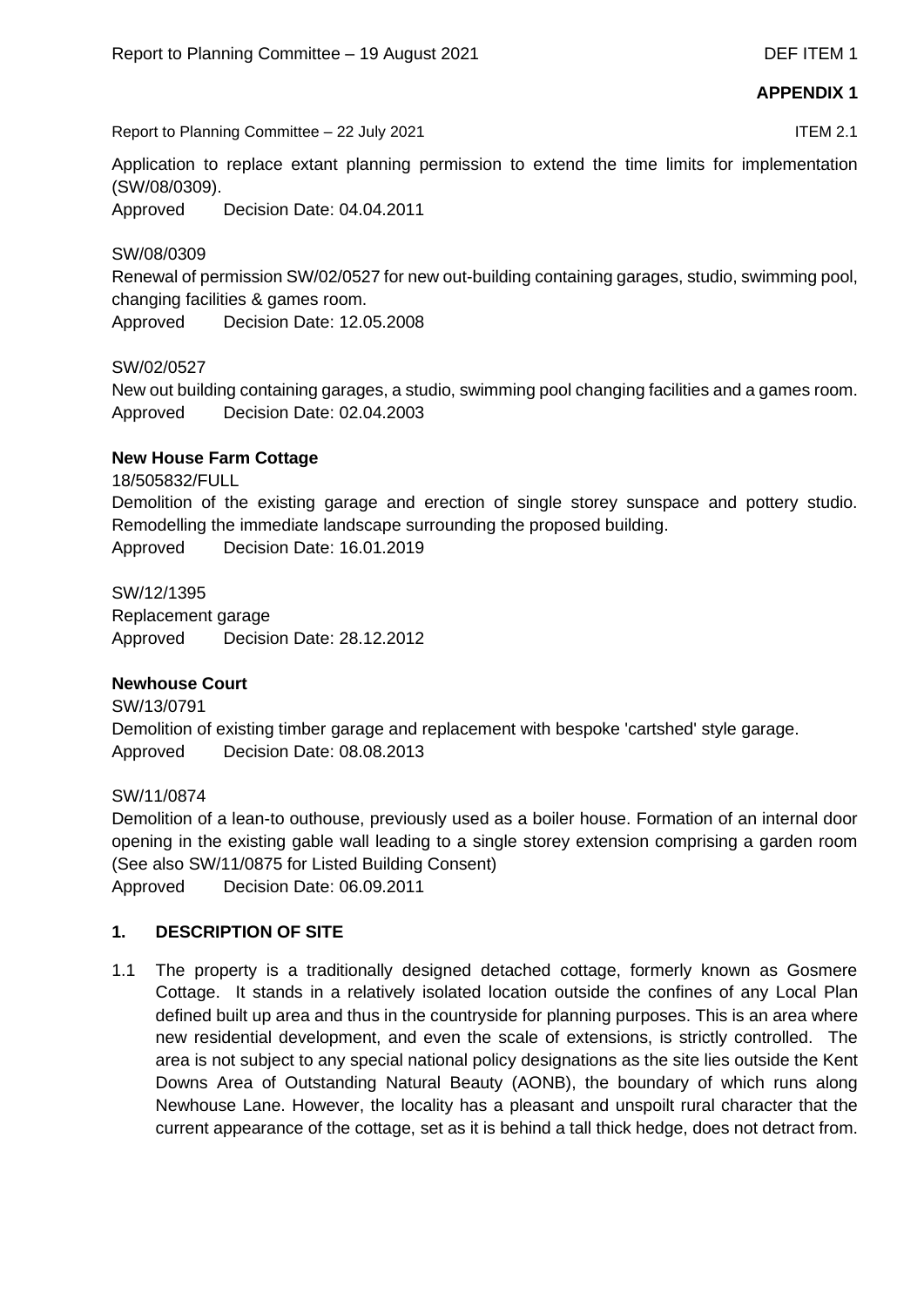Report to Planning Committee – 22 July 2021 ITEM 2.1

- 1.2 Although Sycamore Lodge itself is not a listed building, nor is it set within a conservation area, all of its nearest neighbours are listed buildings including the properties on the opposite side of Newhouse Lane and, being set right next to the AONB, the site is sensitive.
- 1.3 The property has previously been extended after planning permission was granted in 1995. These works added a front porch, rebuilding of an existing lean-to rear extension as a full width catslide roof with two dormers providing light to a new rear bedroom and bathroom, and added a detached double garage. A condition of the 1995 planning permission means that the conversion of the garage to living accommodation requires planning permission.
- 1.4 The Council's records show that in 1995 the curtilage of the property was far smaller than is shown in the current submission, with the current garage being built right on the then northern boundary. However, it appears that from a point between 2003 and 2008 additional land has been acquired and used as an extension to the garden; land which wraps around the northern and western sides of the original curtilage, significantly enlarging the garden. No planning permission has been sought or granted for any such use of this additional land, but it appears that this use has been ongoing for over 10 years and as such the enlarged garden area would be lawful and immune from any possible planning enforcement action.
- 1.5 Properties opposite have all had planning permission granted for outbuildings of suitable design and appearance, as noted above.

# **2. PROPOSAL**

- 2.1 The current application (in its amended form) seeks planning permission for the erection of a first floor rear extension (without increasing the footprint of the property), conversion of the existing modern garage to habitable space, including insertion of a small dormer window, and connecting the garage to the house via a new single storey link extension. A new free-standing triple garage with with a clay tiled roof providing a games room and store above is also proposed.
- 2.2 This new garage would be on land beyond the original curtilage of the property and close to the new northern boundary of the larger site, and will be set back from Newhouse Lane. The new garage would measure approximately 12m wide x 6.5m depth, the overall height would measure 5.62m to the ridge, with half hipped ends. Originally the garage was shown with three flat roofed dormer windows on the front and three rooflights on the rear to light the games room and storage area, but the design has since been amended to show just six rooflights; three on each of the front and back roofslopes.
- 2.3 The applicant's Design and Access Statement describes the property as follows:

*The main dwelling is probably 100-150years old and probably a former farmhouse or*  farm workers cottage. It is likely that it had brick elevations originally, with a kent peg tile *roof which is still existent. At some point during its history the cottage has been rendered, but then never painted.*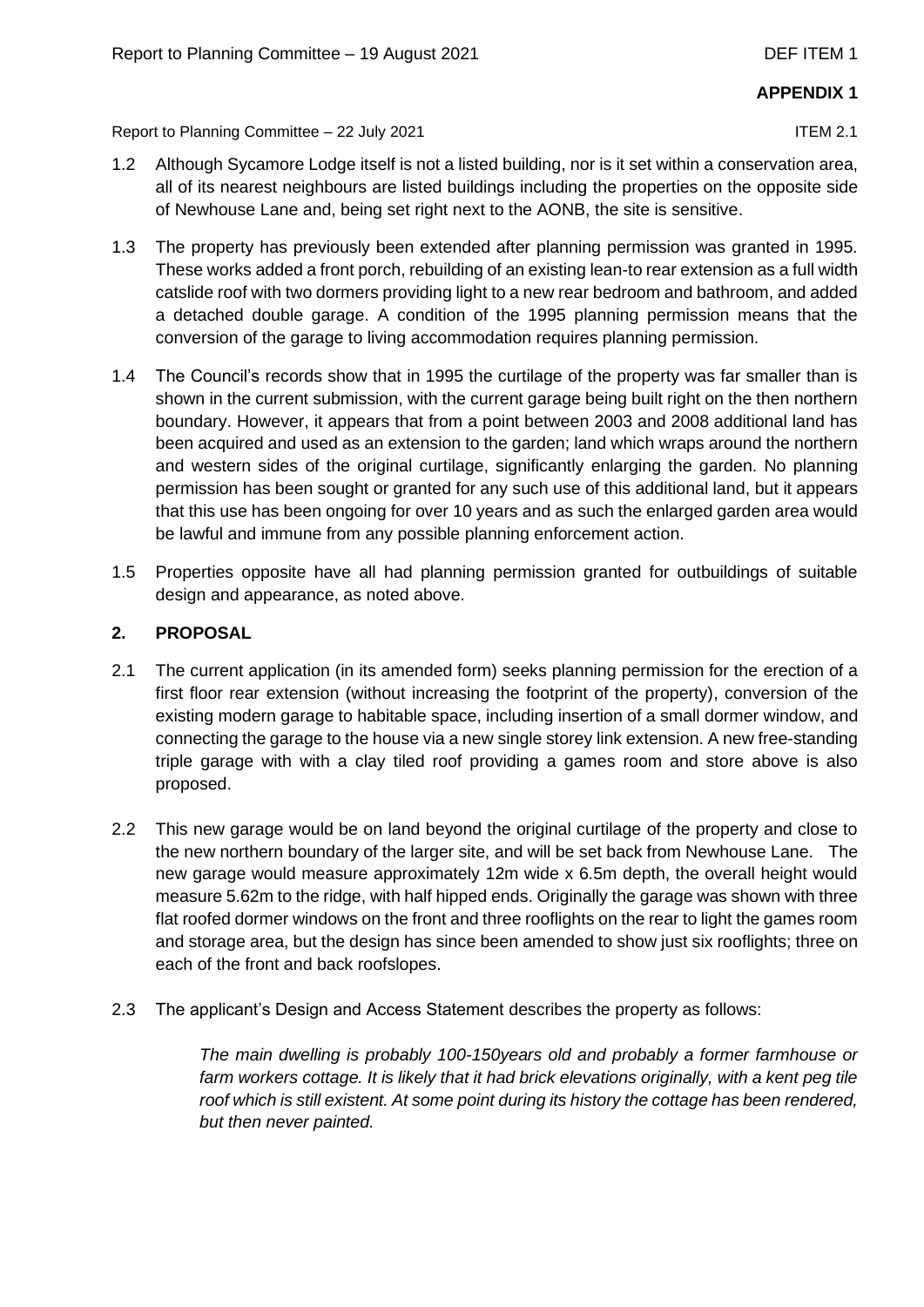Report to Planning Committee – 22 July 2021 ITEM 2.1

*Planning permission was granted in 1995 (SW/95/0621) for the erection of the front porch, along with the rebuild of an existing lean-to rear extension as a full width catslide roof, with the insertion of two dormers providing light to a new rear bedroom and bathroom. The proposal also included a detached double garage, which has been rendered to match the appearance of the dwelling.*

and the proposals as:

*The proposal is to replace the existing first floor rear lean-to roof (with dormers) as the accommodation is severely compromised by a lack of headroom to the rooms at the*  back of the house. The first floor extension will be built over the footprint of the ground *floor rear extension in order to maximise the usable space.*

*At ground floor level, the existing lean-to extension on the side of the house will be demolished and a new single storey extension built which will link the house with the adjacent detached garage.*

*In the main house, there are to be extensive internal alterations to create a large open plan space with kitchen, dining and family room area in an L-shape configuration. A doorway ill access the new link, which will be a sun room/garden room with ground floor WC provided. with a larger extension. A utility/laundry room is formed in the rear left corner by the staircase.*

*The configuration at first floor level will change. The existing rooms to the rear were set lower than the existing first floor. This step is to be removed so that all first floor accommodation is on one level. The existing modern built-in wardrobes are to be removed in order to create a larger middle bedroom and the landing is extended to access a new family bathroom. A new master bedroom suite then takes up the rest of the space created by the extension.*

*The link extension abuts the existing detached garage, which is to be converted into additional habitable accommodation. There will be a separate play room/games room for the applicant's children and then a small shower room and changing room, for a future swimming pool. A new staircase is to be fitted to access the loft space, which will become a guest bedroom, with a new dormer window provided.*

*Separately, a new detached garage building is to be erected to the north east of the dwelling. The siting of this has been changed in accordance with advice given at the preapplication stage. The garage has three parking bays with space for perimeter storage/racking.*

# **3. PLANNING CONSTRAINTS**

None

# **4. POLICY AND CONSIDERATIONS**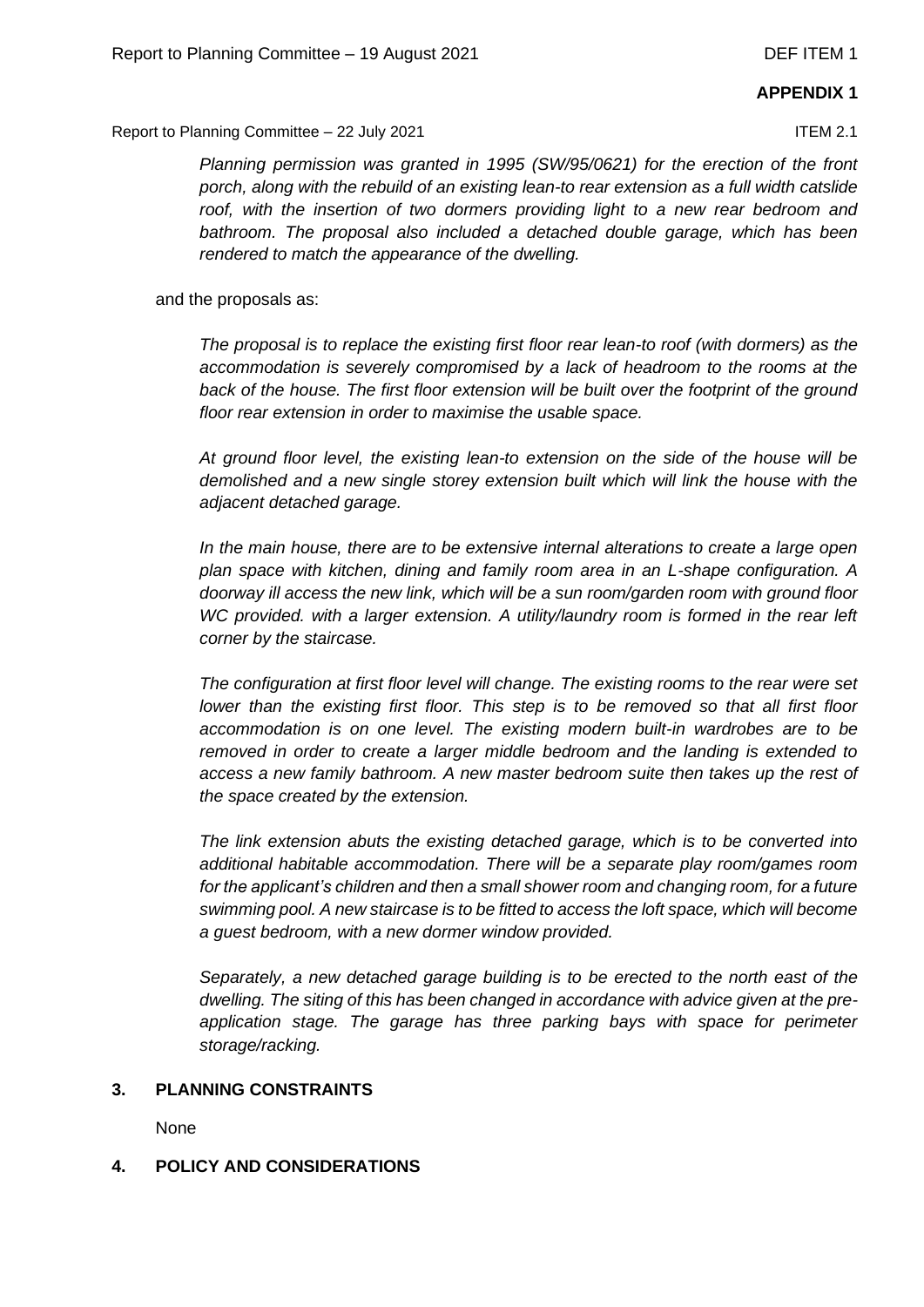Report to Planning Committee – 22 July 2021 ITEM 2.1

4.1 Bearing Fruits 2031: The Swale Borough Local Plan 2017 policies:

ST3 (The Swale settlement strategy) CP4 (Design) DM11 (Extensions to, and replacement of, dwellings in the rural area) DM14 (General development criteria) DM16 (Alterations and extensions) DM24 (Conserving and enhancing valued landscapes)

Policy ST3 states:

*At locations in the open countryside, outside the built-up area boundaries shown on the Proposals Map, development will not be permitted, unless supported by national planning*  policy and able to demonstrate that it would contribute to protecting and, where *appropriate, enhancing the intrinsic value, landscape setting, tranquillity and beauty of the countryside, its buildings and the vitality of rural communities.*

Policy CP4 states that the Borough Council expects development to be of high quality design and should, amongst other requirements, provide development that is appropriate to its context in respect of scale, height and massing, both in relation to its surroundings and its individual details.

Policy DM11 States:

*The Borough Council will permit the rebuilding of an existing dwelling in the rural area only if the proposed new dwelling is of a similar size and proportion, an appropriate scale, mass and appearance in relation to the original dwelling and location, or where it constitutes the most effective use of the land.* 

*The Council will permit extensions (taking into account any previous additions undertaken) to existing dwellings in the rural areas where they are of an appropriate scale, mass, and appearance in relation to the location.*

4.2 The Council's Supplementary Planning Guidance (SPG) 'Designing an Extension – A Guide for Householders will also be a relevant consideration. Paragraph 3.3 of the SPG states:

> *In the countryside, scale is of particular importance. In rural areas, policies are designed to maintain their attractive character and the extension of a small cottage to create a large house will normally be resisted. The Council will not normally approve an extension to a dwelling in a rural area if it results in an increase of more than 60% of the property's original floorspace. In many cases even extensions of this size are not acceptable. You should consult a planning officer prior to considering such an extension.'*

# **5. LOCAL REPRESENTATIONS**

5.1 Four letters of objection from neighbours (and from residents further from the site) have been received raising the following summarised concerns: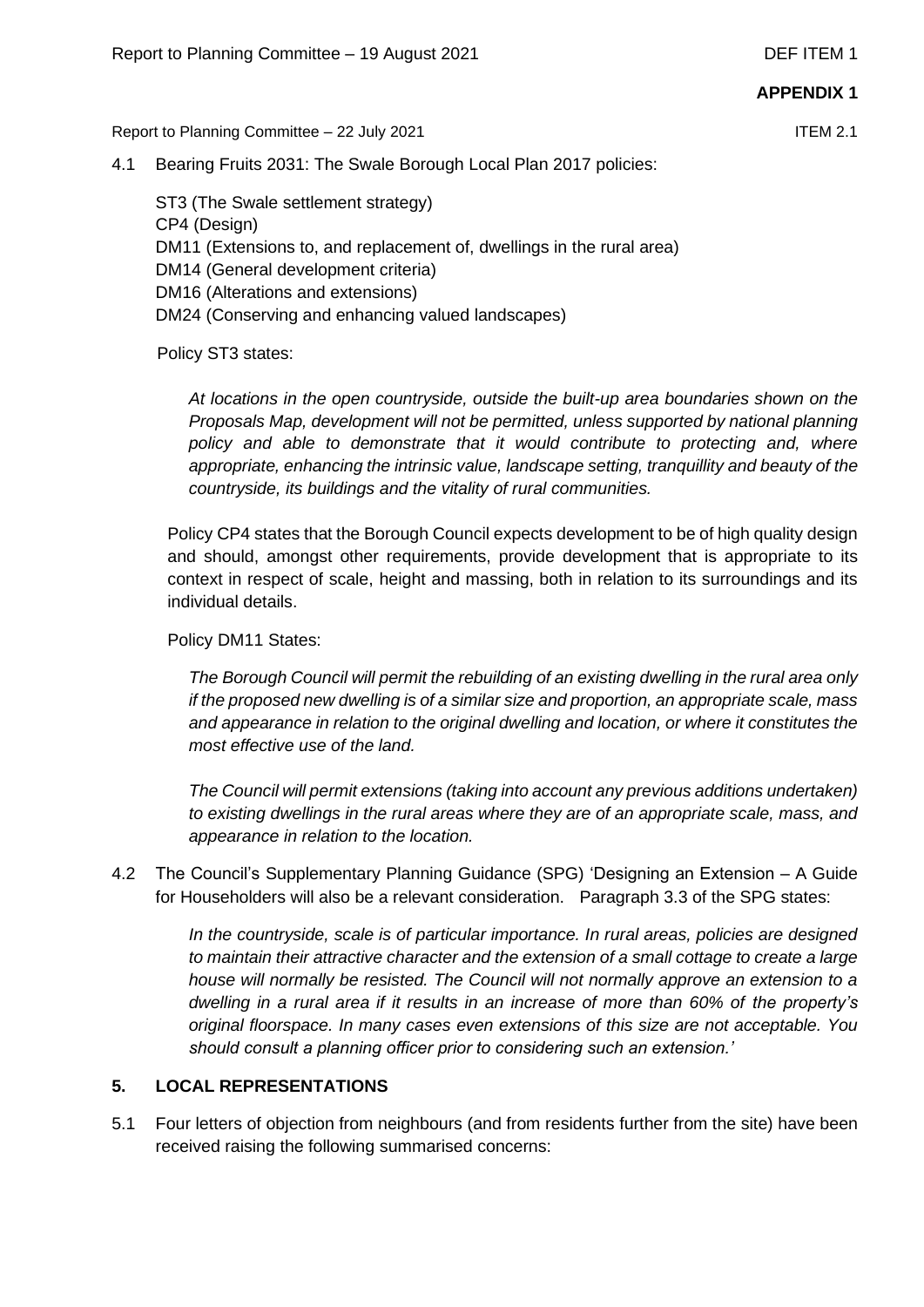Report to Planning Committee – 22 July 2021 ITEM 2.1

- Site is close to the Kent Downs AONB and listed buildings; views will be spoilt and properties will lose value
- Loss of privacy to neighbours from upper floor of new garage,
- Disproportional to size of existing, more than doubling the size of the property
- Property has previously been extended and the proposed extensions and garage are larger than the original cottage
- Will affect the quiet enjoyment of nearby properties
- Applicant runs a plumbing firm from home which has increased noise levels
- Property was previously occupied by two adults, now it is six and the extension may allow for more occupants, with resultant increases in traffic on a narrow lane used by walkers, horse riders, cyclists and unsuitable for heavy traffic
- Materials not in keeping, including use of UPVC windows
- Recent removal of trees, one of which was not affected by the proposal
- Increased light pollution may affect the habitat of owls and other birdlife
- The additional garden land is subject to a 'no build' covenant, which the planning permission would be contrary to

# **6. CONSULTATIONS**

6.1 Sheldwich, Badlesmere and Leaveland Parish Council has objected to the application based on the following concerns:

> *"Land use is questionable Dimensionally not in keeping with current build Materials not in keeping with other properties Not within couture's of original building"*

# **7. BACKGROUND PAPERS AND PLANS**

7.1 Application papers and drawings referring to application reference 20/502251/FULL.

# **8. APPRAISAL**

8.1 The property is not a listed building, but it is located within the designated countryside and close to the Kent Downs Area of Outstanding Natural Beauty (AONB), across the lane from two listed buildings. It has previously been slightly extended and the additions proposed now are relatively modest, although they do involve a new link to the modern garage, which in itself would be converted to additional living space. The main considerations in the case concern the proposal's scale and design, impact on upon the listed buildings and upon the character of the wider area.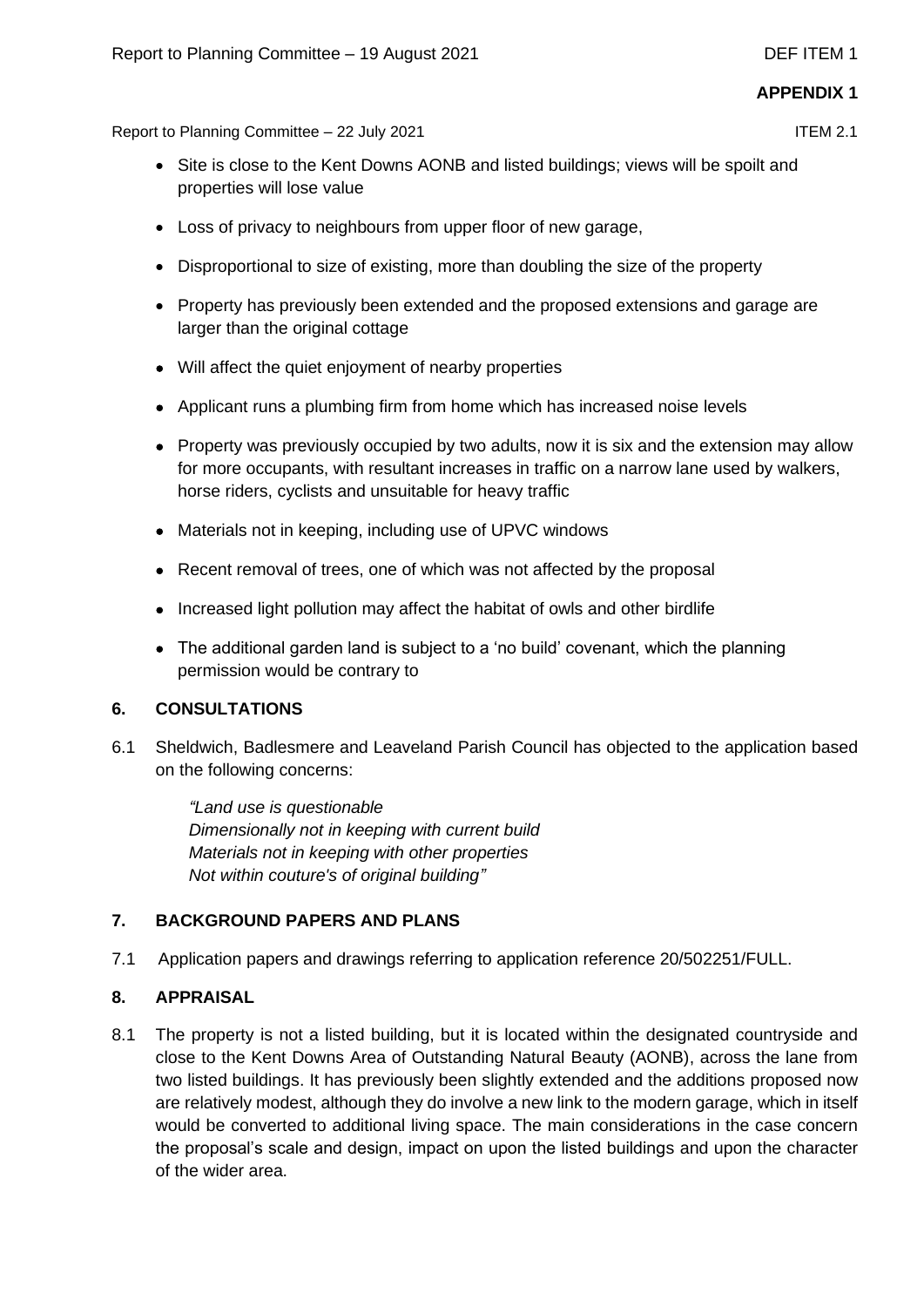Report to Planning Committee – 22 July 2021 ITEM 2.1

- 8.2 Extending the cottage again would be considered under policy DM11 and the SPG advice regarding scale, which is normally limited to modest extensions, to ensure that any extension does not dominate the original property, or appear as a new dwelling in the countryside.
- 8.3 Although the proposal increases the floorspace of the cottage, the 1995 alterations did not provide much of an increase and even with the additional space proposed now (much of which uses the existing garage), my calculations indicate that the floorspace of the extensions would be in accordance with the Council's guidance for rural extensions; and that the proposals are modest and well designed. The ridge and eaves heights of the first floor extension at the rear are set slightly below those of the main cottage, which helps to break up the massing and gives a subservient appearance to the extension. The property benefits from plenty of external space for parking behind a tall hedge and I see no real objection to the conversion of the garage to ancillary accommodation. Nor is the garage set so far from the cottage that the sunroom link is too large.
- 8.4 The proposed detached garage is set some distance from the house in a forward position. However, it is still 10m away from Owens Court Road and there is a dense hedge along the roadside here. The design has now been toned down and the front dormers deleted. It now has an appropriate appearance with a traditional rural form, similar to outbuildings as approved for the gardens of the listed buildings across the lane.
- 8.5 I note the Parish Council's comments regarding the garden enlargement which occurred here before the current applicant's recent purchase of the property. However, as mentioned above, it is clear from the Council's own aerial photography records that the boundary line was moved many years ago to enlarge the garden around the cottage, and that this use is now lawful. This matter should not now affect the Council's decision on this application. Nor should the question of any private covenant affect the current application.
- 8.6 In terms of the concerns from the neighbours regarding privacy, Sycamore Lodge is quite an isolated dwelling with dense landscaping surrounding the whole of the property. The nearest property to the front is Newhouse Court and is over 25m away with a highway separating the properties. To the rear, Gosmere Farm is approximately 190m away. I see no reasonable objection to this application on amenity grounds.

# **9. CONCLUSION**

- 9.1 In overall terms, I consider these proposals to be well considered, and I do not consider that they will have any significant impact on the property's surroundings, any neighbour, or on the settings of the AONB or nearby listed buildings.
- **10. RECOMMENDATION –** Approve subject to the following conditions:

# **CONDITIONS**

(1) The development to which this permission relates must be begun not later than the expiration of three years beginning with the date on which the permission is granted.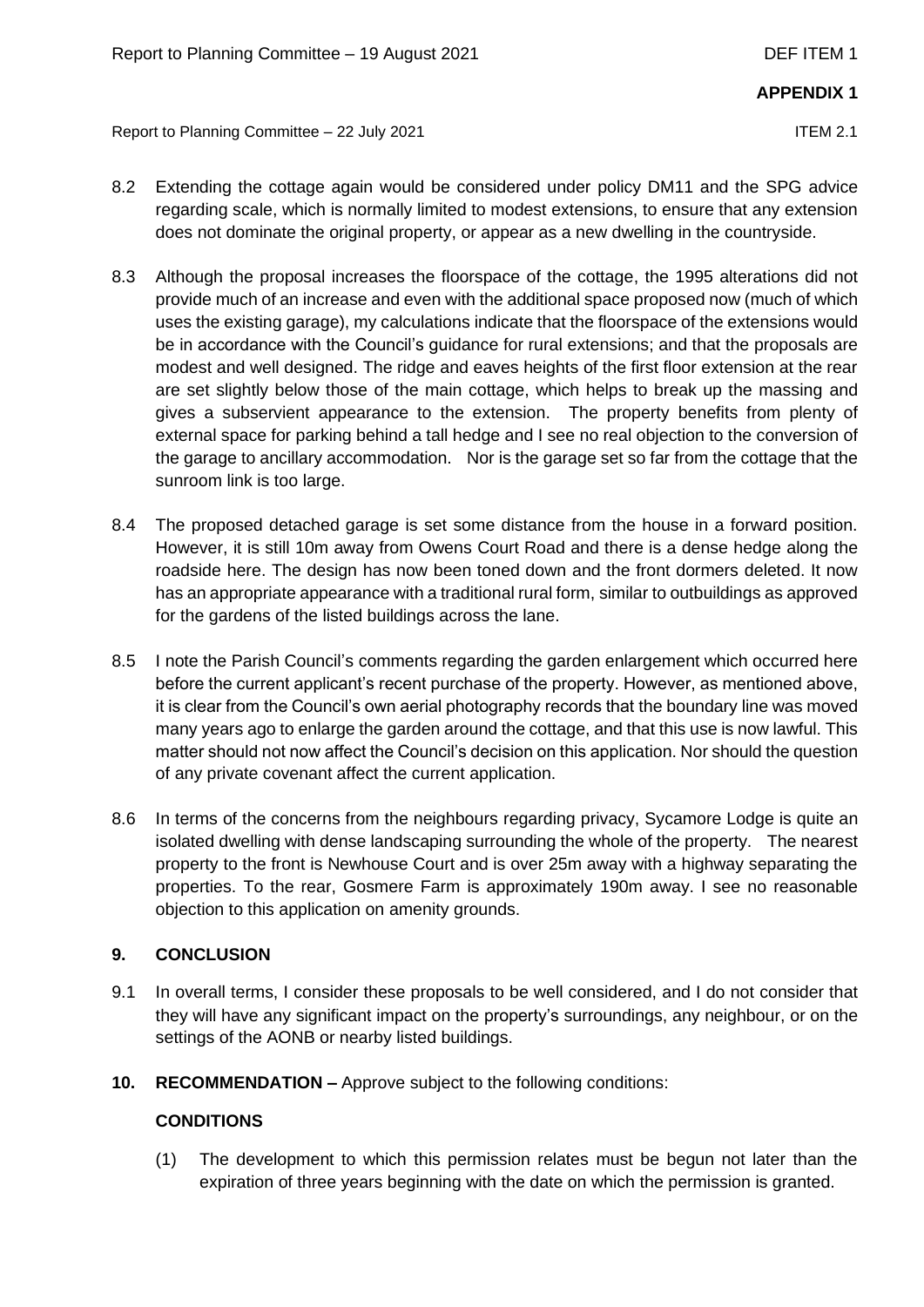Report to Planning Committee – 22 July 2021 ITEM 2.1

Reason: In pursuance of Section 91 of the Town and Country Planning Act 1990 as amended by the Planning and Compulsory Purchase Act 2004.

(2) The development hereby approved shall be carried out in accordance with he approved drawings 20/18/09, 20/18/10, 20/18/11, 20/18/12, 20/18/13, 20/18/14A and 20/18/15A, including the facing materials specified thereon.

Reason: For the avoidance of doubt and in the interests of proper planning.

(3) The garage/outbuilding hereby permitted shall be used only for uses ordinarily incidental to the enjoyment of the occupiers of the dwelling house.

Reason: As its use for any other purpose would be contrary to the provisions of the development plan for the area.

# **The Council's approach to the application**

In accordance with paragraph 38 of the National Planning Policy Framework (NPPF), February 2019 the Council takes a positive and proactive approach to development proposals focused on solutions. We work with applicants/agents in a positive and creative way by offering a pre-application advice service, where possible, suggesting solutions to secure a successful outcome and as appropriate, updating applicants / agents of any issues that may arise in the processing of their application.

The application was considered by the Planning Committee where the applicant/agent had the opportunity to speak to the Committee and promote the application.

NB For full details of all papers submitted with this application please refer to the relevant Public Access pages on the council's website. The conditions set out in the report may be subject to such reasonable change as is necessary to ensure accuracy and enforceability.